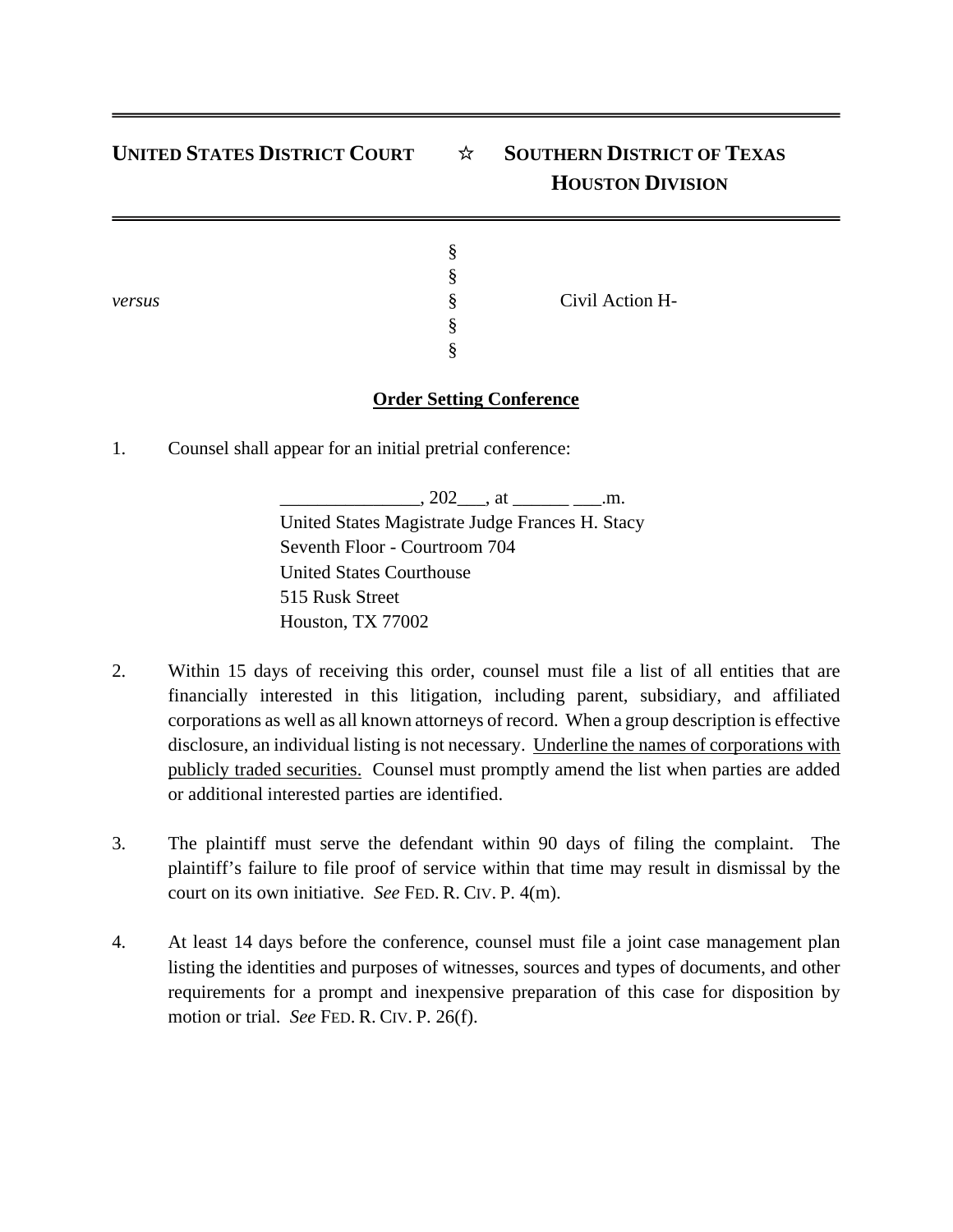- 5. The parties shall agree on additional deadlines for completion of pretrial matters including all expert designation dates and discovery cut-offs as well as dates for exchanging of initial disclosures if they have not already been completed.
- 6. By the conference, counsel will have interviewed their clients and read all relevant documents; readily available documents will have been exchanged at the plan meeting at the latest.
- 7. The court will set a schedule for initial preparation and may rule on motions pending or made at the conference.
- 8. Counsel in charge of a case must appear at all hearings or conferences. A motion to appear on behalf of the attorney-in-charge will be granted only upon showing of good cause, and only if the attorney to be substituted is familiar with the case and has authority to bind the client. The motion to appear must be ruled on in advance of the hearing or conference date.
- 9. Counsel who appear at the conference must have authority to bind the client and must know the facts.
- 10. Counsel must have discussed alternative dispute resolution with their clients and each other; at the conference, the court will consider whether a method of ADR is suited to this case.
- 11. The court will enter a scheduling order and may rule on any pending motions at the conference.
- 12. The Plaintiff(s) filing this suit, or the party removing this suit from state court, SHALL SERVE THE OPPOSING PARTY OR PARTIES with copies of:
	- A. this ORDER FOR CONFERENCE,
	- B. the form for the JOINT REPORT ON MEETING REQUIRED BY RULE 26(f) AND JOINT DISCOVERY/CASE MANAGEMENT PLAN.
- 13. These papers SHALL BE SERVED CONTEMPORANEOUSLY WITH THE SUMMONS AND COMPLAINT.
- 14. The parties will be bound by the provisions contained in this ORDER, the papers mentioned in No. 4 above, and the dates set out in the scheduling order to be entered in this case.